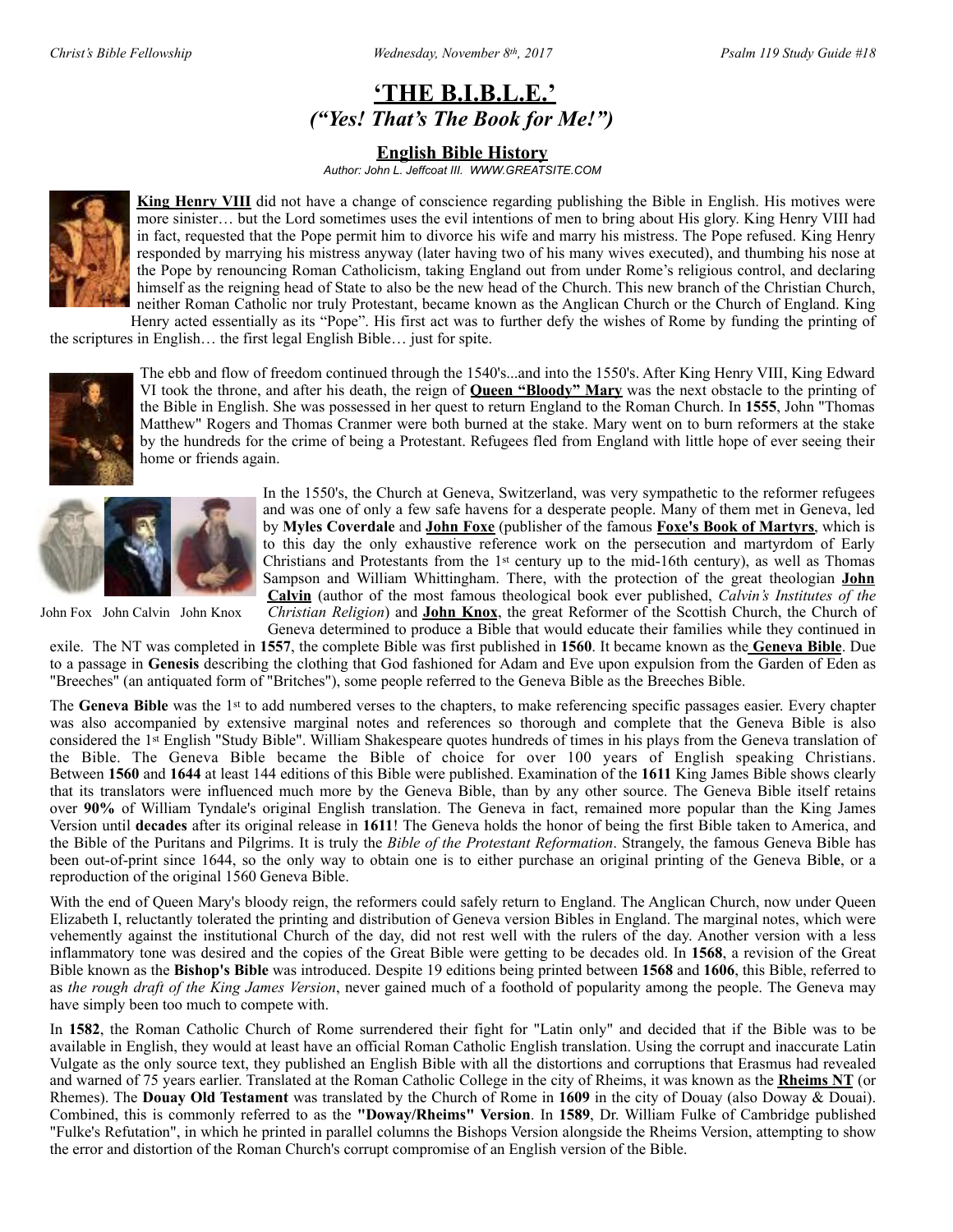

With the death of Queen Elizabeth I, Prince James VI of Scotland became **[King James I of England](http://greatsite.com/timeline-english-bible-history/king-james.html)**. The Protestant clergy approached the new King in **1604** and announced their desire for a new translation to replace the Bishop's Bible first printed in **1568**. They knew that the Geneva Version had won the hearts of the people because of its excellent scholarship, accuracy, and exhaustive commentary. However, they did not want the controversial marginal notes (proclaiming the Pope an Anti-Christ, etc.) Essentially, the leaders of the church desired a Bible for the people, with scriptural references only for word clarification or cross-references.

This *translation to end all translations* (for a while at least) was the result of the combined effort of about fifty scholars. They took into consideration: **The Tyndale NT, The Coverdale Bible, The Matthews Bible, The Great** 

**Bible, The Geneva Bible**, and even the **Rheims NT**. The great revision of the **Bishop's Bible** had begun. From **1605** to **1606** the scholars engaged in private research. From **1607** to **1609** the work was assembled. In **1610** the work went to press, and in **1611** the first of the huge (16 inch tall) pulpit folios known today as **["The 1611 King James Bible"](http://greatsite.com/ancient-rare-bible-leaves/king-james-1611-leaf.html)** came off the printing press. A typographical discrepancy in *Ruth 3:15* rendered a pronoun "He" instead of "She" in that verse in some printings. This caused some of the **1611** First Editions to be known by collectors as **"He" Bibles**, and others as **"She" Bibles**. Starting just one year after the huge 1611 pulpit-size King James Bibles were printed and chained to every church pulpit in England; printing then began on the **[earliest normal-size printings of the King James Bible](http://greatsite.com/ancient-rare-bible-leaves/king-james-leaf.html)**. These were produced so individuals could have their own personal copy of the Bible.



The Anglican Church's **King James Bible** took decades to overcome the more popular Protestant Church's **Geneva Bible**. One of the greatest ironies of history, is that many Protestant Christian churches today embrace the King James Bible exclusively as the "only" legitimate English language translation… yet it is not even a Protestant translation! It was printed to compete with the Protestant **Geneva Bible**, by authorities who throughout most of history were hostile to Protestants… and killed them. While many Protestants are quick to assign the full blame of persecution to the Roman Catholic Church, it should be noted that even after England broke from Roman Catholicism in the 1500's, the Church of England (The Anglican Church) continued to persecute Protestants throughout the 1600's. One famous example of this is **[John Bunyan](http://greatsite.com/timeline-english-bible-history/john-bunyan.html)**, who while in prison for the crime of

preaching the Gospel, wrote one of Christian history's greatest books, *Pilgrim's Progress*. Throughout the 1600's, as the Puritans and the Pilgrims fled the religious persecution of England to cross the Atlantic and start a new free nation in America, they took with them their precious **Geneva Bible**, and rejected the King's Bible. America was founded upon the **Geneva Bible**, not the **King James Bible**.

Protestants today are largely unaware of their own history, and unaware of the **Geneva Bible** (which is textually 95% the same as the **King James Version**, but 50 years older than the **King James Version**, and not influenced by the Roman Catholic **Rheims NT** that the King James translators admittedly took into consideration). Nevertheless, the **King James Bible** turned out to be an excellent and accurate translation, and it became the most printed book in the history of the world, and the only book with one billion copies in print. In fact, for over 250 years...until the appearance of the **English Revised Version** of **1881-1885**...the **King James Version** reigned without much of a rival. One little-known fact, is that for the past 250 years, all "**King James Version**" Bibles published anywhere by any publisher are Blaney's 1769 Revised Oxford Edition of the **1611 King James Bible**. The original "1611" preface is almost always deceivingly included by modern Bible publishing companies, and no mention of the fact that it is really the 1769 version is to be found, because that might hurt sales among those imagining that they are reading the original 1611 version.

The only way to obtain a true, unaltered, 1611 version is to either purchase an **[original pre-1769 printing of the King James](http://www.greatsite.com/ancient-rare-bibles-books/featured-selections.html) [Bible](http://www.greatsite.com/ancient-rare-bibles-books/featured-selections.html)**, or a less costly **[facsimile reproduction of the original 1611 King James Bible](http://greatsite.com/facsimile-reproductions/kingjames-1611.html)**. A first edition **[facsimile reproduction of](http://greatsite.com/facsimile-reproductions/1769.html) [Blaney's 1769 Revised Oxford Edition of the 1611 King James Bible](http://greatsite.com/facsimile-reproductions/1769.html)** is also available, which exemplifies the 20,000 spelling and punctuation changes and over 400 wording changes made to the original 1611 to 1768 King James Bible, when compared to King James Bibles published between 1769 and today.



Although the **[first Bible printed in America](http://greatsite.com/ancient-rare-bible-leaves/eliot-1663-leaf.html)** was done in the native Algonquin Indian Language by **[John](http://greatsite.com/timeline-english-bible-history/john-eliot.html) [Eliot](http://greatsite.com/timeline-english-bible-history/john-eliot.html)** in **1663**; the first English language Bible to be printed in America by **Robert Aitken** in **1782** was a **King James Version**. **[Robert Aitken's 1782 Bible](http://greatsite.com/ancient-rare-bible-leaves/aitken-1782-leaf.html)** was also the only Bible ever authorized by the United States Congress. He was commended by President George Washington for providing Americans with Bibles during the embargo of imported English goods due to the Revolutionary War. In **1808**, Robert's daughter, Jane Aitken, would become the first woman to ever print a Bible… and to do so in America, of course. In **1791**, Isaac Collins vastly improved upon the quality and size of the typesetting of American Bibles and produced the **[first "Family Bible" printed in](http://greatsite.com/ancient-rare-bible-leaves/collins-leaf.html) [America](http://greatsite.com/ancient-rare-bible-leaves/collins-leaf.html)**... also a **King James Version**. Also in **1791**, Isaiah Thomas published the first Illustrated Bible printed in

America...in the **King James Version**. For more information on the earliest Bibles printed in America from the 1600's through the early 1800's, you may wish to review our more detailed discussion of **[The Bibles of Colonial America](http://greatsite.com/timeline-english-bible-history/colonial-bibles.html)**.



While **[Noah Webster](http://greatsite.com/timeline-english-bible-history/noah-webster.html)**, just a few years after producing his famous *Dictionary of the English Language*, would produce his own modern translation of the English Bible in **1833**; the public remained too loyal to the King James Version for Webster's version to have much impact. It was not really until the **1880's** that England's own planned replacement for their King James Bible, the **English Revised Version (ERV)** would become the first English language Bible to gain popular acceptance as a post-King James Version modern-English Bible. The widespread popularity of this modern-English translation brought with it another curious characteristic: the absence of the 14 Apocryphal books.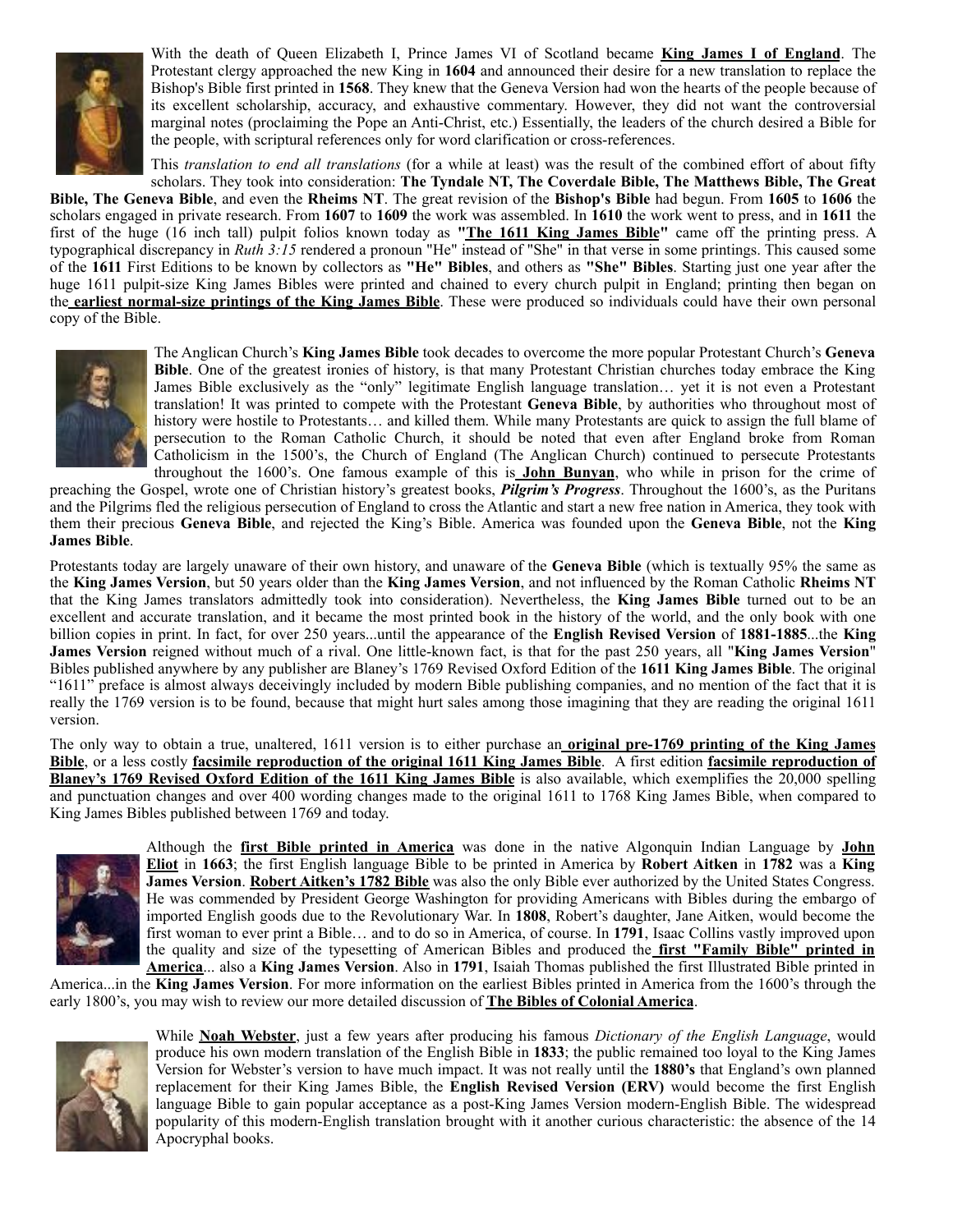Up until the **1880's** every Protestant Bible (not just Catholic Bibles) had 80 books, not 66! The inter-testamental books written hundreds of years before Christ called *"The Apocrypha"* were part of virtually every printing of the **Tyndale-Matthews Bible**, the **Great Bible**, the **Bishops Bible**, the Protestant **Geneva Bible**, and the **King James Bible** until their removal in the **1880's**! The original **1611 King James** contained the Apocrypha, and King James threatened anyone who dared to print the Bible without the Apocrypha with heavy fines and a year in jail. Only for the last **120** years has the Protestant Church rejected these books, and removed them from their Bibles. This has left most modern-day Christians believing the popular myth that there is something "Roman Catholic" about the Apocrypha. There is, however, no truth in that myth, and no widely-accepted reason for the removal of the Apocrypha in the 1880's has ever been officially issued by a mainline Protestant denomination.

The Americans responded to England's **ERV Bible** by publishing the nearly-identical **American Standard Version (ASV)** in **1901**. It was also widely-accepted and embraced by churches throughout America for many decades as the leading modern-English version of the Bible. In the 1971, it was again revised and called **New American Standard Version Bible** (often referred to as the **NASV** or **NASB** or **NAS**). This **New American Standard Bible** is considered by nearly all evangelical Christian scholars and translators today, to be the most accurate, word-for-word translation of the original Greek and Hebrew scriptures into the modern English language that has ever been produced. It remains the most popular version among theologians, professors, scholars, and seminary students today. Some, however, have taken issue with it because it is so direct and literal a translation (focused on accuracy), that it does not flow as easily in conversational English.

For this reason, in **1973**, the **New International Version (NIV)** was produced, which was offered as a "dynamic equivalent" translation into modern English. The NIV was designed not for "word-for-word" accuracy, but rather, for "phrase-for-phrase" accuracy, and ease of reading even at a Junior High-School reading level. It was meant to appeal to a broader (and in some instances less-educated) cross-section of the general public. Critics of the NIV often jokingly refer to it as the "**N**early **I**nspired **V**ersion", but that has not stopped it from becoming the best-selling modern-English translation of the Bible ever published.

In **1982**, Thomas Nelson Publishers produced the **"New King James Version"**. Their original intent was to keep the basic wording of the King James but change the most obscure words and the Elizabethan "thee, thy, thou" pronouns. The preface of the NKJV states, "They have perceived the Holy Bible, New King James Version, as a continuation of the labors of the earlier translators, thus unlocking for today's readers the spiritual treasures found especially in the Authorized Version of the Holy Scriptures."

In **2002**, a major attempt was made to bridge the gap between the simple readability of the NIV, and the extremely precise accuracy of the NASB. This translation is called the **English Standard Version (ESV)** and is rapidly gaining popularity for its readability and accuracy. The 21st Century will certainly continue to bring new translations of God's Word in the modern English language.

As Christians, we must be very careful to make intelligent and informed decisions about what translations of the Bible we choose to read. On the liberal extreme, we have people who would give us heretical new translations that attempt to change God's Word to make it politically correct. One example of this, which has made headlines recently is the Today's New International Version (TNIV) which seeks to remove all gender-specific references in the Bible whenever possible! Not all new translations are good… and some are very bad.

But equally dangerous, is the other extreme… of blindly rejecting ANY English translation that was produced in the four centuries that have come after the 1611 King James. We must remember that the main purpose of the Protestant Reformation was to get the Bible out of the chains of being trapped in an ancient language that few could understand, and into the modern, spoken, conversational language of the present day. William Tyndale fought and died for the right to print the Bible in the common, spoken, modern English tongue of his day… as he boldly told one official who criticized his efforts, "*If God spare my life, I will see to it that the boy who drives the plowshare knows more of the scripture than you, Sir!*"

Will we now go backwards, and seek to imprison God's Word once again exclusively in ancient translations? Clearly it is not God's will that we over-react to SOME of the bad modern translations, by rejecting ALL new translations and "throwing the baby out with the bathwater". The Word of God is unchanging from generation to generation, but language is a dynamic and ever-changing form of communication. We therefore have a responsibility before God as Christians to make sure that each generation has a modern translation that they can easily understand, yet that does not sacrifice accuracy in any way. Let's be ever mindful that we are not called to worship the Bible. That is called idolatry. We are called to worship the God who gave us the Bible, and who preserved it through the centuries of people who sought to destroy it.